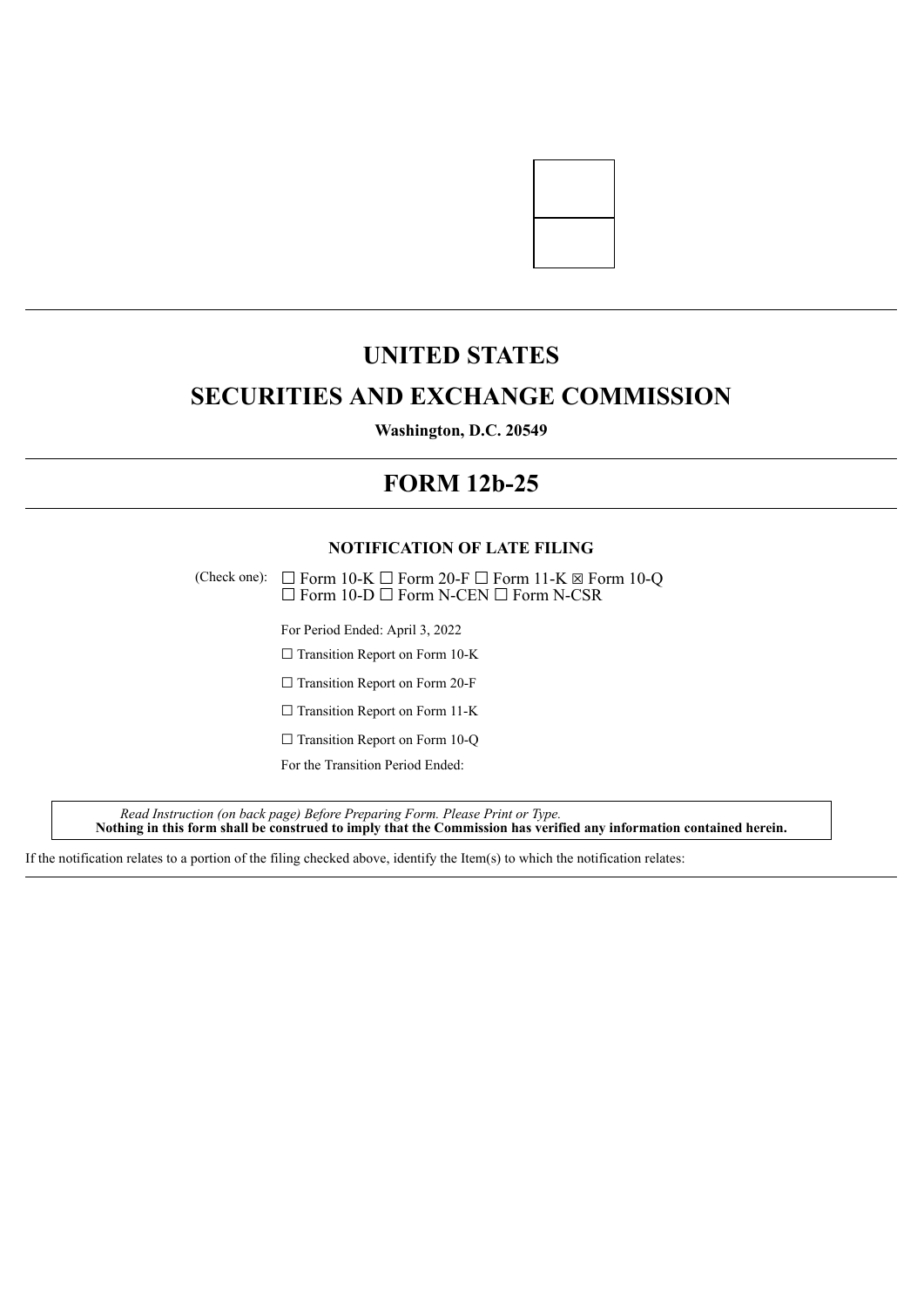### **PART I - REGISTRANT INFORMATION**

| CIRCOR International, Inc.                                |
|-----------------------------------------------------------|
| Full name of Registrant                                   |
| N/A                                                       |
| Former name if Applicable                                 |
| 30 Corporate Drive, Suite 200                             |
| Address of Principal Executive Office (Street and number) |
| Burlington, Massachusetts 01803-4238                      |
| City, State and Zip Code                                  |
|                                                           |

## **PART II - RULES 12b-25(b) AND (c)**

If the subject report could not be filed without unreasonable effort or expense and the registrant seeks relief pursuant to Rule 12b-25(b), the following should be completed. (Check box if appropriate.)

(a) The reasons described in reasonable detail in Part III of this form could not be eliminated without unreasonable effort or

|                  | expense                                                                                                                     |
|------------------|-----------------------------------------------------------------------------------------------------------------------------|
| (b)              | The subject annual report, semi-annual report, transition report on Form 10-K, Form 20-F, Form 11-K, Form N-CEN or          |
|                  | Form N-CSR, or portion thereof, will be filed on or before the fifteenth calendar day following the prescribed due date; or |
|                  | the subject quarterly report or transition report on Form 10-Q or subject distribution report on Form 10-D, or portion      |
|                  | thereof, will be filed on or before the fifth calendar day following the prescribed due date; and                           |
| $\left( \right)$ | The accountant's statement or other exhibit required by Rule $12b-25(c)$ has been attached if applicable                    |

(c) The accountant's statement or other exhibit required by Rule 12b-25(c) has been attached if applicable.

#### **PART III - NARRATIVE**

 $\Box$ 

State below in reasonable detail why Forms 10-K, 20-F, 11-K, 10-Q, 10-D, N-CEN, N-CSR, or the transition report or portion thereof, could not be filed within the prescribed time period.

CIRCOR International, Inc. (the "Company") has determined that it is unable, without unreasonable effort or expense, to file its Quarterly Report on Form 10-Q for the fiscal quarter ended April 3, 2022 (the "Quarterly Report") within the prescribed time period for the reasons set forth below.

As previously disclosed, the Company is delayed in filing its Annual Report on Form 10-K for the fiscal year ended December 31, 2021 (the "Annual Report") because it is restating its financial statements for (i) the years ended December 31, 2019 and December 31, 2020, (ii) each of the quarterly and year-to-date periods for 2020 and (iii) the quarterly and year-to-date periods for the nine months ended October 3, 2021 (collectively, the "Restatement Periods"). The restatement is expected to result in one or more material weaknesses in the Company's internal control over financial reporting during the Restatement Periods; a full assessment will be included in the Annual Report.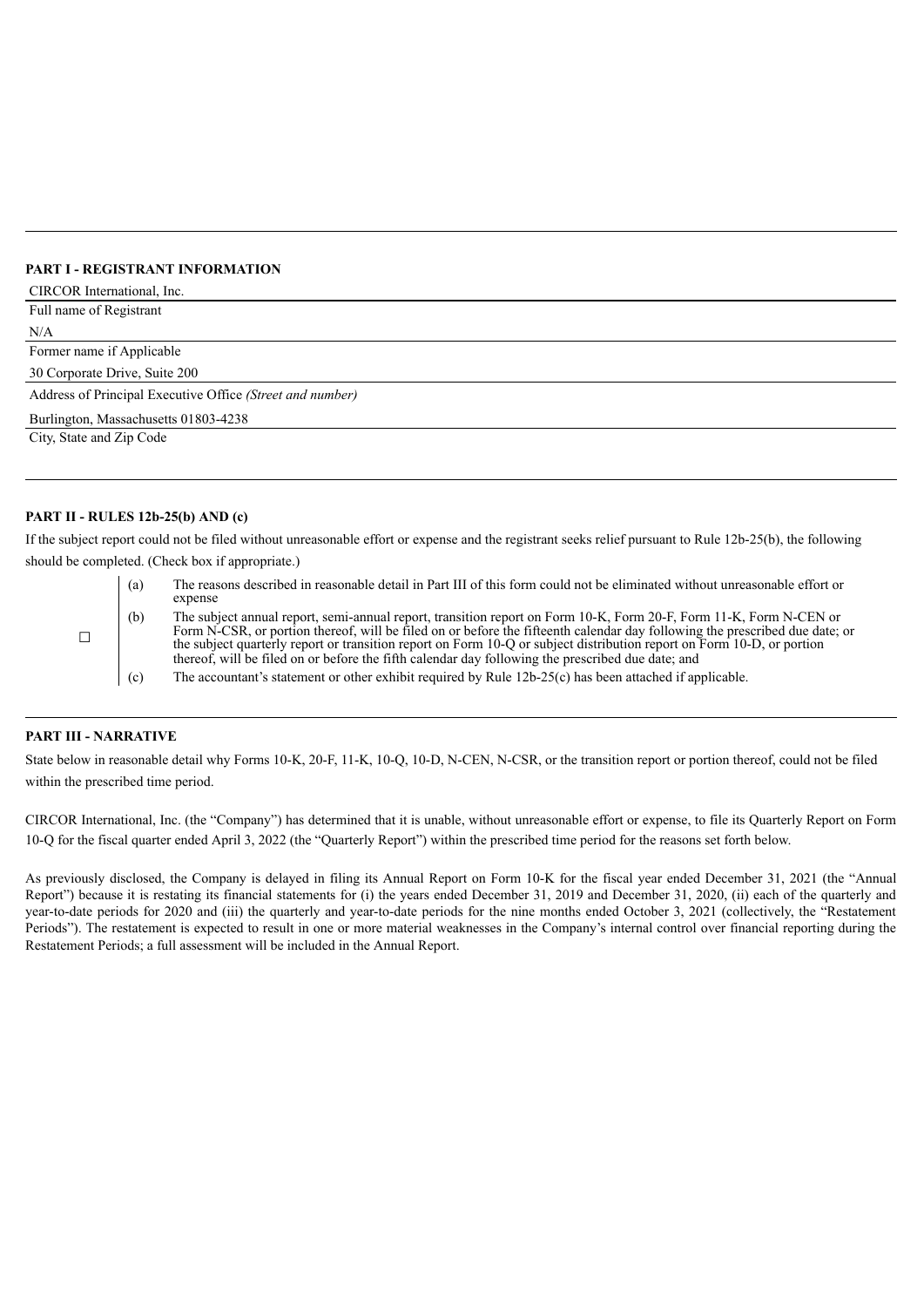In order to prepare and file its Quarterly Report, the Company must complete the restatement of its financial statements described above and file its Annual Report. Although the Company has dedicated significant resources to completing the restatement and the filing of the Annual Report, the process is not yet complete. As a result, the Company is not able to timely complete the preparation of its financial statements and related disclosures to be included in its Quarterly Report on Form 10-Q for the quarter ended April 3, 2022, without unreasonable effort or expense.

#### **PART IV - OTHER INFORMATION**

(1) Name and telephone number of person to contact in regard to this notification

| Jessica Wenzell<br>. Senior Vice President. General Counsel | 781        | 270-1200          |
|-------------------------------------------------------------|------------|-------------------|
| Name                                                        | (Area Code | Telephone Number) |

- (2) Have all other periodic reports required under Section 13 or 15(d) of the Securities Exchange Act of 1934 or Section 30 of the Investment Company Act of 1940 during the preceding 12 months or for such shorter period that the registrant was required to file such report(s) been filed? If answer is no, identify report(s).<br> $\Box$  Yes  $\boxtimes$  No
	- Annual Report on Form 10-K for the fiscal year ended December 31, 2021
- (3) Is it anticipated that any significant change in results of operations from the corresponding period for the last fiscal year will be reflected by the earnings statements to be included in the subject report or portion thereof?  $\boxtimes$  Yes  $\dot{\Box}$  No

If so: attach an explanation of the anticipated change, both narratively and quantitatively, and, if appropriate, state the reasons why a reasonable estimate of the results cannot be made.

Given the Company's ongoing work on the restated financial statements for the Restatement Periods discussed in Part III above and audit of the annual restated financial statements, the Company is not in a position at this time to compare results of operations for the fiscal quarters ended April 4, 2021 and April 3, 2022, and therefore cannot provide reasonable estimates of any potential change in results of operations at this time.

#### **Cautionary Note Regarding Forward-Looking Statements**

This Form 12b-25 contains "forward-looking statements" within the meaning of the safe harbor provisions of the U.S. Private Securities Litigation Reform Act of 1995. Actual results may differ materially from the expectations the Company describes in its forward-looking statements. Substantial reliance should not be placed on forward-looking statements because they involve unknown risks, uncertainties and other factors, which are, in some cases, beyond the control of the Company. Important factors that could cause actual results to differ materially from expectations include, but are not limited to findings and conclusions of the Audit Committee's review; the risk that the completion and filing of the Annual Report or the Quarterly Report will take longer than expected; and additional information that may arise during the preparation of the Company's financial statements; and the risks detailed from